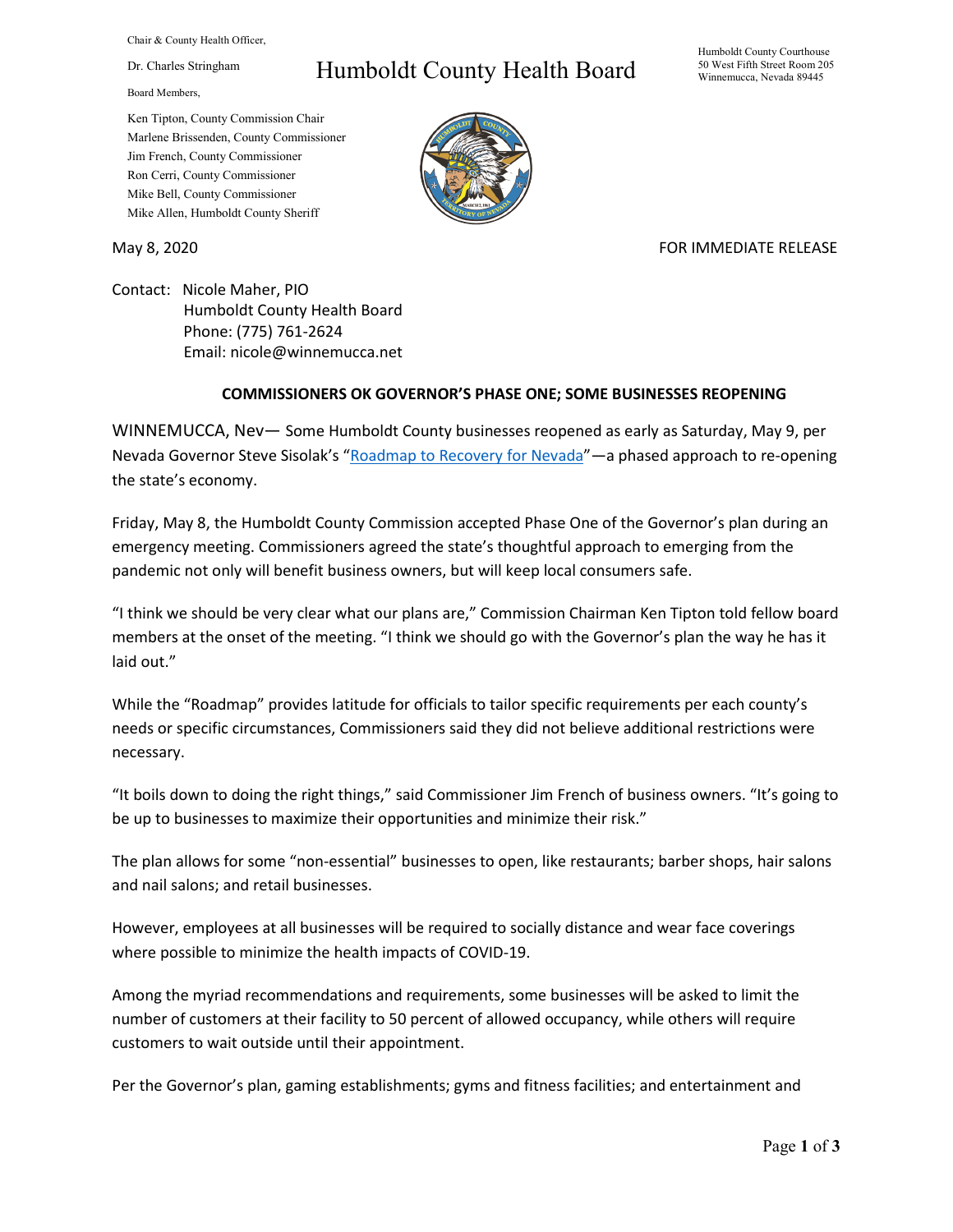recreational venues such as movie theatres and bowling centers will remain closed.

"This phased approach to re-opening our economy will allow us to move forward with a careful and balanced approach to our county's health and economic needs," said Humboldt County Manager Dave Mendiola following the meeting.

Mendiola said if infection rates and hospitalizations related to COVID-19 go up, local business will have to scale back to protect public health and save lives.

That goes for a single business as well, said Mendiola. "If we are seeing infections tied to one operation, we will need to put further restrictions in place, which could include closure until we can find a solution."

The Governor's [Directive 018](https://www.hcnv.us/DocumentCenter/View/4549/Declaration-of-Emergency-Directive-018Phase-1-Reopening5-7-20-1) grants county and city governments the ability to suspend and revoke licenses or issue penalties for violations that could affect the public's health, safety or welfare.

In a [follow-up document](https://nvhealthresponse.nv.gov/wp-content/uploads/2020/05/Industry-specific-Guidance-Documents-1.pdf) to Thursday's "Roadmap" release, the state provided guidance for 13 specific industries, from Agriculture and Auto Dealerships to Real Estate and General Office Environments.

Humboldt County Health Officer Charles Stringham, MD, expressed concern that face coverings are not required for customers in businesses that necessitate close contact, like barber shops and salons.

However, he also reminded that business owners are strongly encouraged to ask customers to wear face coverings. Dr. Stringham expressed hope that business owners and customers will choose to do the right things to protect themselves and others without having to be pressed.

"Previously our safety has been assured by various restrictions, and those restrictions afforded a certain amount of safety," he said. "Now that safety will depend upon our own actions to keep us safe."

Mendiola said Commissioners recognize the impact business closures have had on families, workers and businesses.

"While instituting Phase One of the plan is a huge step forward, we have not yet won the fight against this virus, so we need to remain vigilant," he said.

Last week, Governor Sisolak extended his stay-at-home order until May 15; however, the current plan allows for businesses to re-start as early as Saturday, May 9.

Mendiola reminded business owners to return the questionnaire they received from Humboldt County asking for their detailed reopening plan.

"The Governor will rely on data and metrics to determine if the state can move from one phase to another," said Mendiola, "and we want to show we are ready to open all business in the safest, most achievable way possible."